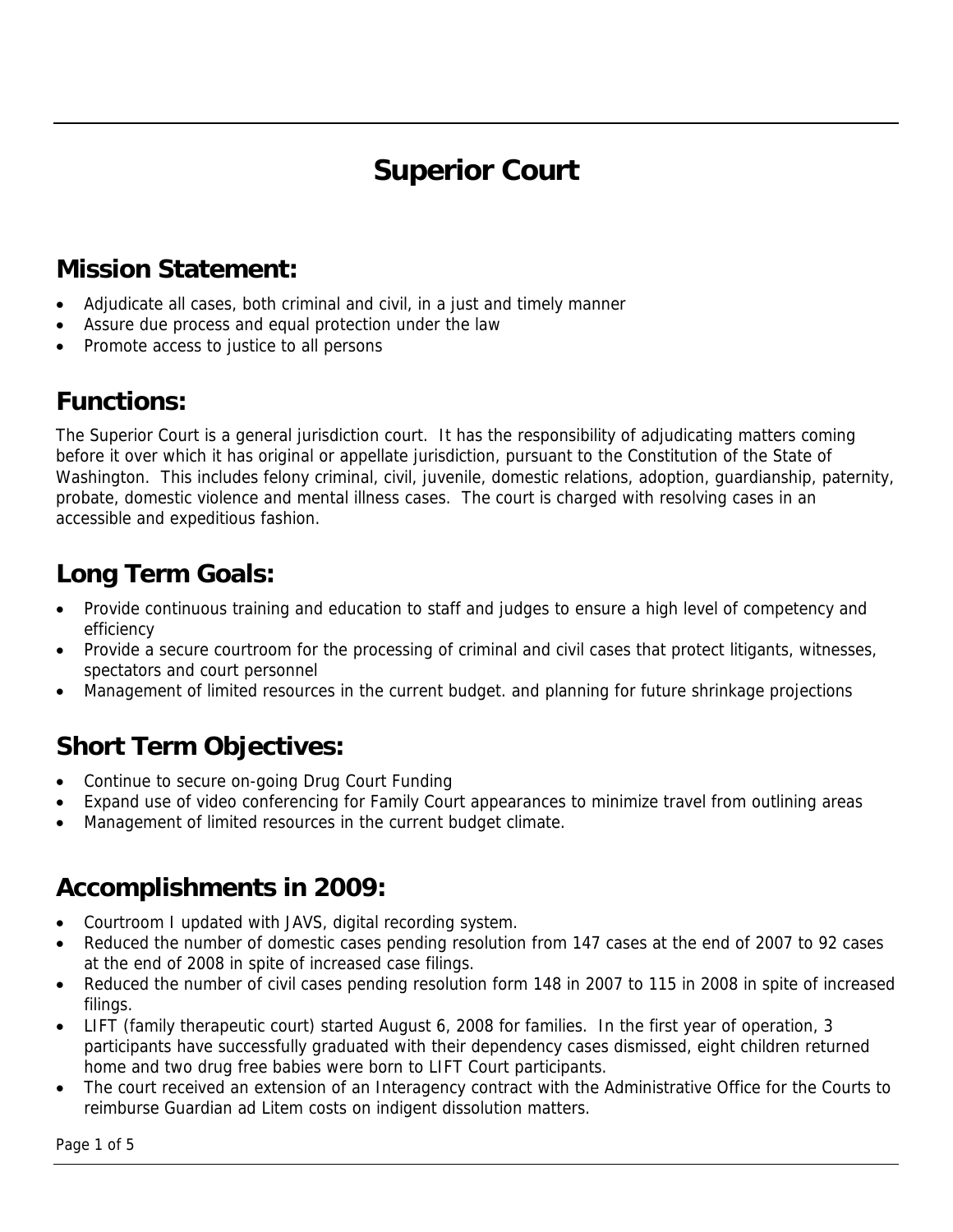- Continued consolidated Pay or Appear Program through Superior and District Court for efficiency and shared resources. In 2008, \$313,118 Superior Court Fees were collected. In the first six months of 2009, \$138,610 Superior Court Fees were collected.
- The Superior Court Drug Court Facilitator facilitates the State's first high risk DUI Drug Court in District Court, Adult Drug Court and Juvenile Drug Court sharing limited resources.
- Since Adult Drug Court began in October 1999, 200 participants have successfully graduated. and 10 drugfree babies were born to participants. With an estimated cost of \$250,000 for each baby born addicted to methamphetamine, the savings to our community is significant.
- Since Juvenile Drug Court's beginning in 1997, 94 minors have successfully graduated.
- Continued access to courts and improved efficiency of resources through implementation of video teleconferencing for Juvenile new arrests and Clallam Bay Correctional Center inmates.
- Continued use of Special Report Mental Health Calendar reducing jail resources and recidivism among mentally managed offenders.
- Collaboration with the Clallam County Sheriff's Department to decrease jail population through Promise to Appear Programs and EHM.
- In 2008, the Court Security Officer took 239 persons into custody, responded to 65 reported incidents, 188 requests for stand-by assistance and 30 weapon/knives were confiscated by security.
- Reduced backlog of criminal and civil cases.
- Increased court facilitators hours through coordinated hours with the Family Juvenile Court Improvement Program Coordinator (State funded grant position).

#### **Performance Indicators:**

|                                            | 2007 Actual | 2008 Actual | 6/30/09 |
|--------------------------------------------|-------------|-------------|---------|
|                                            |             |             | Actual  |
| Jury Trials (total for all case types)     | 29          | 52          | 16      |
| Non-Jury Trials (total for all case types) | 82          | 55          | 20      |
| Criminal only Jury Trials                  | 31          | 48          | 13      |
| Guilty Plea (disposition without trial)    | 150         | 211         | 105     |

#### **Staffing Level:**

| Superior Court and Drug Court | 2007 Actual | 2008<br>Actual | 2009<br>Actual | 2010 Budget |
|-------------------------------|-------------|----------------|----------------|-------------|
| <b>Full Time Equivalents</b>  | 6.33        | 9.61           | 9.61           | 9.61        |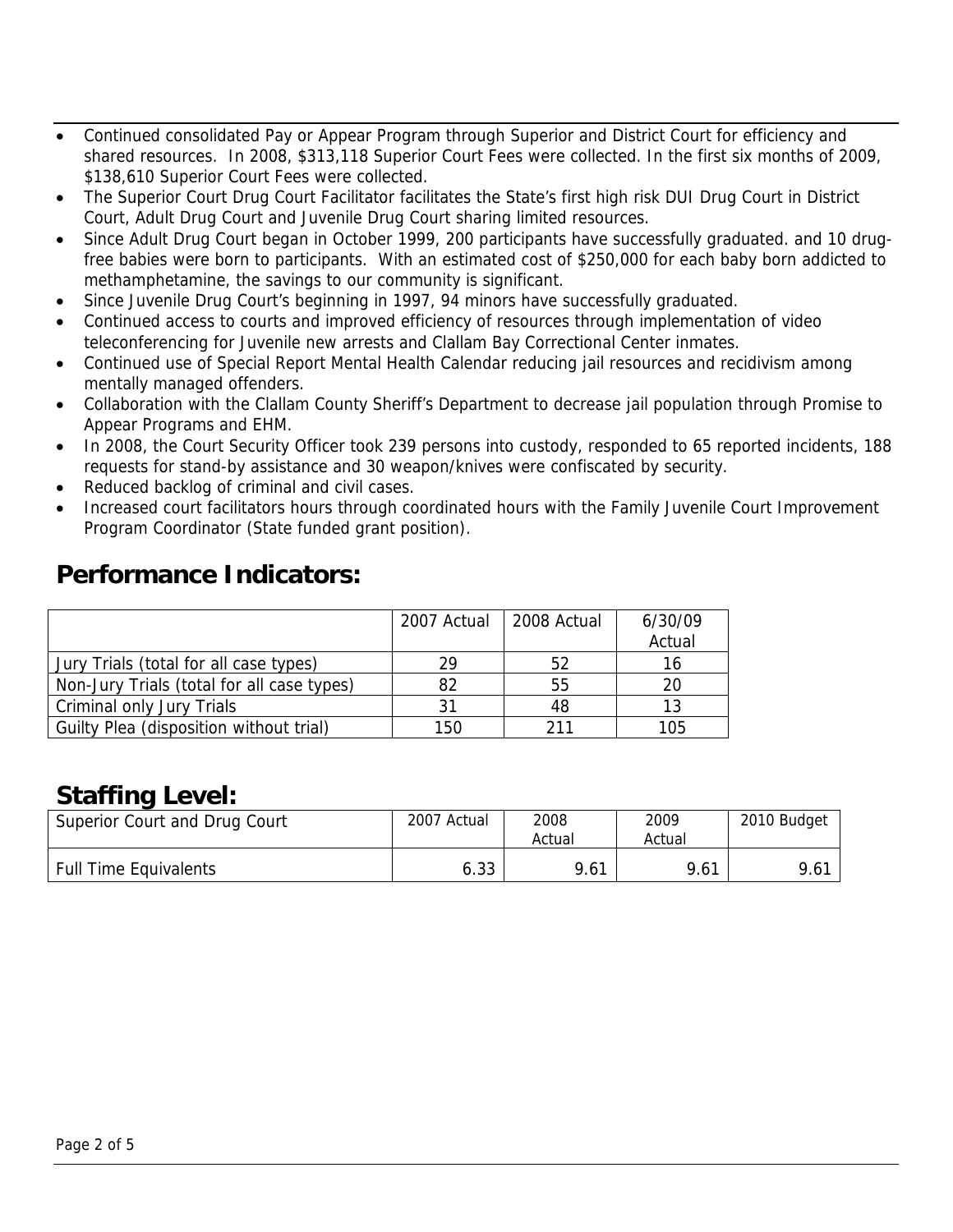## **Workload Indicators:**

|                                    | 2007 Actual | 2008   | 6/30/09 | 2010     |
|------------------------------------|-------------|--------|---------|----------|
|                                    |             | Actual | Actual  | Estimate |
|                                    |             |        |         |          |
| Cases Filed:                       |             |        |         |          |
| Criminal                           | 589         | 554    | 266     |          |
| Civil                              | 1,267       | 1232   | 707     |          |
| Domestic                           | 390         | 444    | 231     |          |
| Probate/Guardianship               | 400         | 346    | 238     |          |
| Adoption/Paternity                 | 164         | 142    | 64      |          |
| <b>Mental Illness</b>              |             | 11     |         |          |
| Juvenile Dependency                | 721         | 622    | 323     |          |
| Juvenile Offender                  | 325         | 404    | 150     |          |
| <b>TOTAL CASES FILED</b>           | 3,863       | 3755   | 1986    | 3,809    |
|                                    |             |        |         |          |
| <b>Non-Trial Proceedings</b>       |             |        |         |          |
| Criminal                           | 10,026      | 9,248  | 4,713   |          |
| Civil                              | 1,070       | 1,099  | 552     |          |
| Domestic                           | 1,755       | 1,761  | 292     |          |
| Probate/Guardianship               | 476         | 472    | 280     |          |
| <b>Adoption/Paternity</b>          | 604         | 653    | 273     |          |
| <b>Mental Illness</b>              | 2           | 6      | 9       |          |
| Juvenile Dependency                | 3351        | 2,969  | 1,939   |          |
| Juvenile Offender                  | 3134        | 3,940  | 1,973   |          |
| <b>TOTAL NON-TRIAL PROCEEDINGS</b> | 20,418      | 20,148 | 10,032  | 20,283   |

## **Superior Court Operating Budget**

#### **Revenues:**

|                                       | 2007 Actual | 2008        | 6/30/09   | 2010 Budget |
|---------------------------------------|-------------|-------------|-----------|-------------|
|                                       |             | Actual      | Actual    |             |
| Taxes                                 |             |             |           |             |
| Licenses and Permits                  |             |             |           |             |
| Intergovernmental Revenues            | 49,611      | 45,058      | 17,385    | 46,793      |
| <b>Charges for Goods and Services</b> | 1,385       | 6,200       | 9,855     | 1,000       |
| <b>Fines and Forfeits</b>             | 579         |             | 190       |             |
| Miscellaneous Revenues                | 826         | 44,124      | 31,814    | 88,142      |
| Non-revenues                          | 0           |             |           |             |
| <b>Other Financing Sources</b>        | 0           | 50,000      | 38,000    | 50,000      |
| <b>General Tax Support</b>            | 979,085     | 1,151,230   | 586,497   | 1,061,860   |
| <b>TOTAL</b>                          | \$1,031,486 | \$1,296,612 | \$683,741 | \$1,247,795 |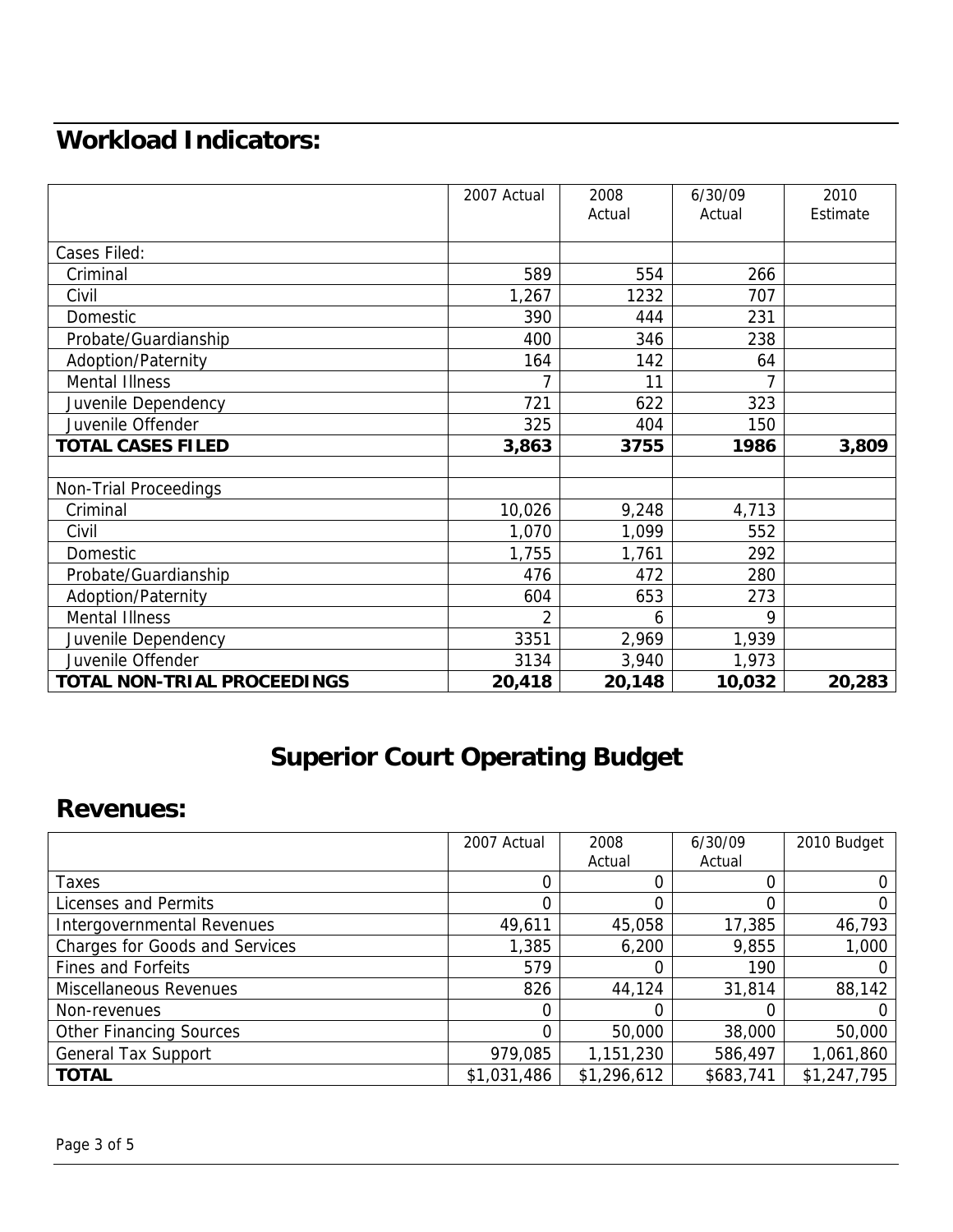# **Expenditures:**

|                                        | 2007 Actual    | 2008        | 6/30/09   | 2010 Budget |
|----------------------------------------|----------------|-------------|-----------|-------------|
|                                        |                | Actual      | Actual    |             |
| Salaries and Wages                     | 514,663        | 671,614     | 355,284   | 716,737     |
| <b>Personnel Benefits</b>              | 100,691        | 133,287     | 73,245    | 142,155     |
| <b>Supplies</b>                        | 14,255         | 18,738      | 4,631     | 14,050      |
| Other Services and Charges             | 401,827        | 472,973     | 250,551   | 374,853     |
| <b>Intergovernmental Services</b>      | $\Omega$       | 0           | 0         | $\Omega$    |
| <b>Interfund Payments for Services</b> | 50             | 0           | 30        | $\Omega$    |
| Capital Outlay                         | $\overline{0}$ | 0           | $\Omega$  | $\Omega$    |
| <b>TOTAL</b>                           | \$1,031,486    | \$1,296,612 | \$683,741 | \$1,247,795 |

# **Drug Court Operating Budget**

## **Revenues:**

|                                | 2007 Actual | 2008     | 6/30/09  | 2010 Budget |
|--------------------------------|-------------|----------|----------|-------------|
|                                |             | Actual   | Actual   |             |
| Beginning Fund Balance         | 4,124       | 8,162    | 11,128   | 12,406      |
| <b>Taxes</b>                   |             |          |          |             |
| Licenses and Permits           |             |          |          |             |
| Intergovernmental Revenues     |             |          |          |             |
| Charges for Goods and Services | 33,222      | 36,643   | 10,475   | 25,000      |
| <b>Fines and Forfeits</b>      |             |          |          |             |
| Miscellaneous Revenues         |             |          |          |             |
| Non-revenues                   |             |          |          |             |
| <b>Other Financing Sources</b> |             |          | 5,000    | 5,000       |
| <b>General Tax Support</b>     |             |          |          |             |
| <b>TOTAL</b>                   | \$37,346    | \$44,805 | \$26,714 | \$42,406    |